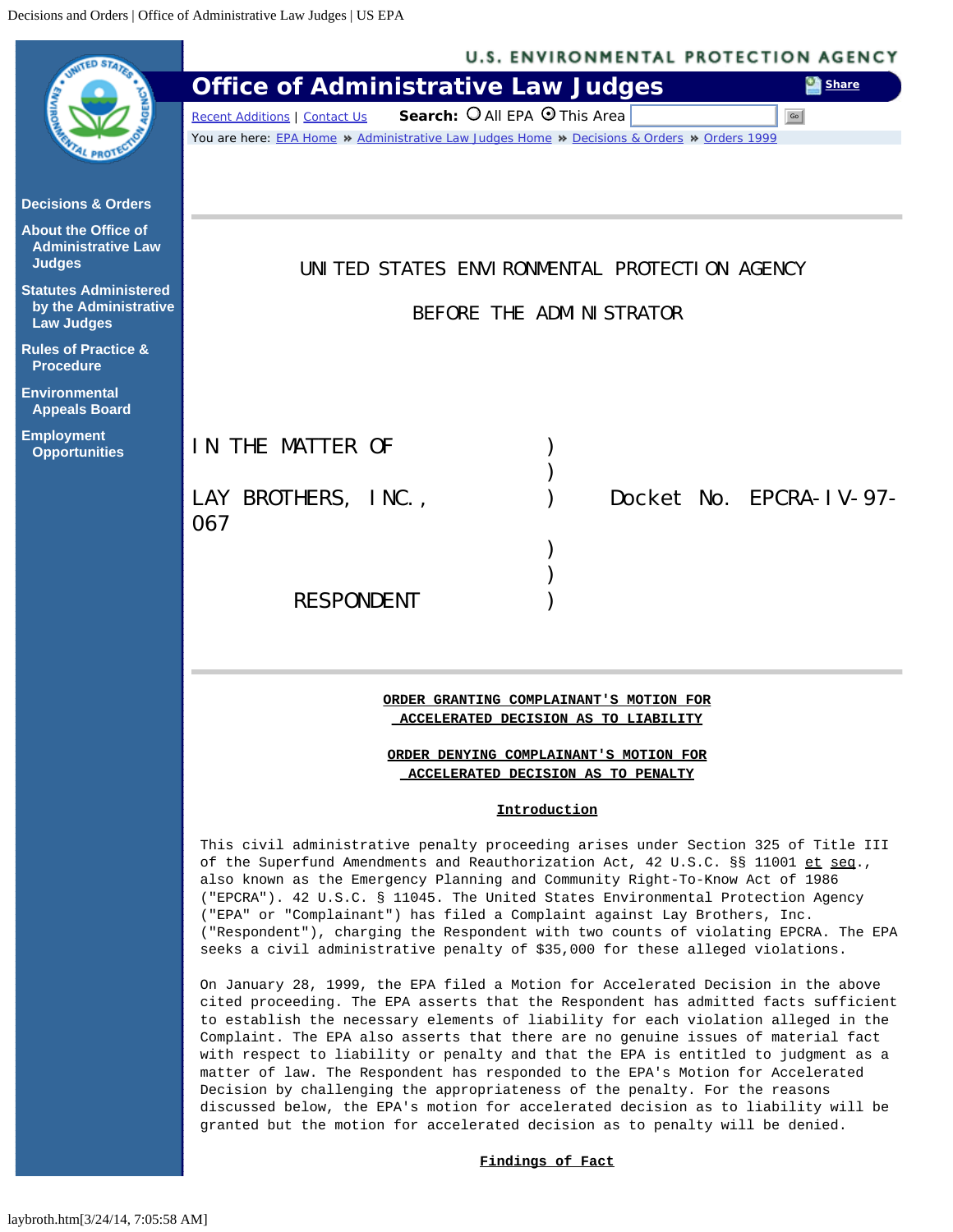- 1. The Complaint in this matter was filed on February 25, 1998, by the Director<br>of the Air, Pesticides and Toxics Management Division for Region 4 of the<br>EPA pursuant to Section 325 of EPCRA, and the Consolidated Rules of Revocation or Suspension of Permits ("Rules of Practice"), 40 C.F.R. §§ 22.01-22.32.
- 2. The Administrator of the EPA has delegated to the Regional Administrator for Region 4 of the EPA the authority to commence and pursue civil administrative actions under Section 325 of EPCRA and the Regional
- 
- Administrator has redelegated this authority to the Director of the RPA.<br>Pesticides, and Toxics Management Division for Region 4 of the EPA.<br>3. The EPA Promulgated the Hazardous Chemical Reporting: Community Right-to-Know<br>
- 
- 
- to this matter a corporation incorporated under the laws of the State of Georgia. The Respondent owns and operates a facility located at 775
- Winterville Road, Athens, Georgia.<br>8. The owner or operator of a facility which is required to prepare or have<br>available an MSDS for a hazardous chemical under the Occupational Safety and<br>Health Act of 1970 ("OSHA"), 29 U.
- MSDS requirements, an MSDS for each such chemical in amounts that exceed the<br>threshold for reporting set forth in its implementing regulations at 40<br>C.F.R. Part 370, or to provide the above identified entities with a list<br> at 40 C.F.R. Part 370.
- 10. Ethylene glycol, gasoline, diesel, motor oil, unleaded gas, and aviation gas are hazardous chemicals as defined under Sections 311(e), 312(c), and 329(5) of EPCRA, 42 U.S.C. § 11049(5), and 40 C.F.R. § 370.2, for which
- 
- 11. The minimum threshold amount for reporting all hazardous chemicals present at<br>a facility is 10,000 pounds pursuant to Sections 311(b) and 312(b) of EPCRA<br>and 40 C.F.R. § 370.20(b).<br>12. At all relevant times, including
- jurisdiction over its facility an MSDS, or a list including certain<br>information about the chemicals, for the six above listed hazardous<br>chemicals on or before October 17, 1987, or within three months after the<br>Respondent f
- 

## **Conclusions of Law**

- 1. The Respondent was a "person" as defined by Section 329(7) of EPCRA, 42 U.S.C. § 11049(7), and 40 C.F.R. § 370.2 at all times relevant to this
- matter. 2. The Respondent was the "owner and operator" of a "facility" as defined by Section 329(4) of EPCRA, 42 U.S.C. § 11049(4), and 40 C.F.R. § 370.2 at all
- 3. The Respondent was required to prepare or have available an MSDS for each of<br>the six hazardous chemicals listed above under the OSHA, and regulations<br>promulgated under that Act. Thus, the Respondent was required to subm
-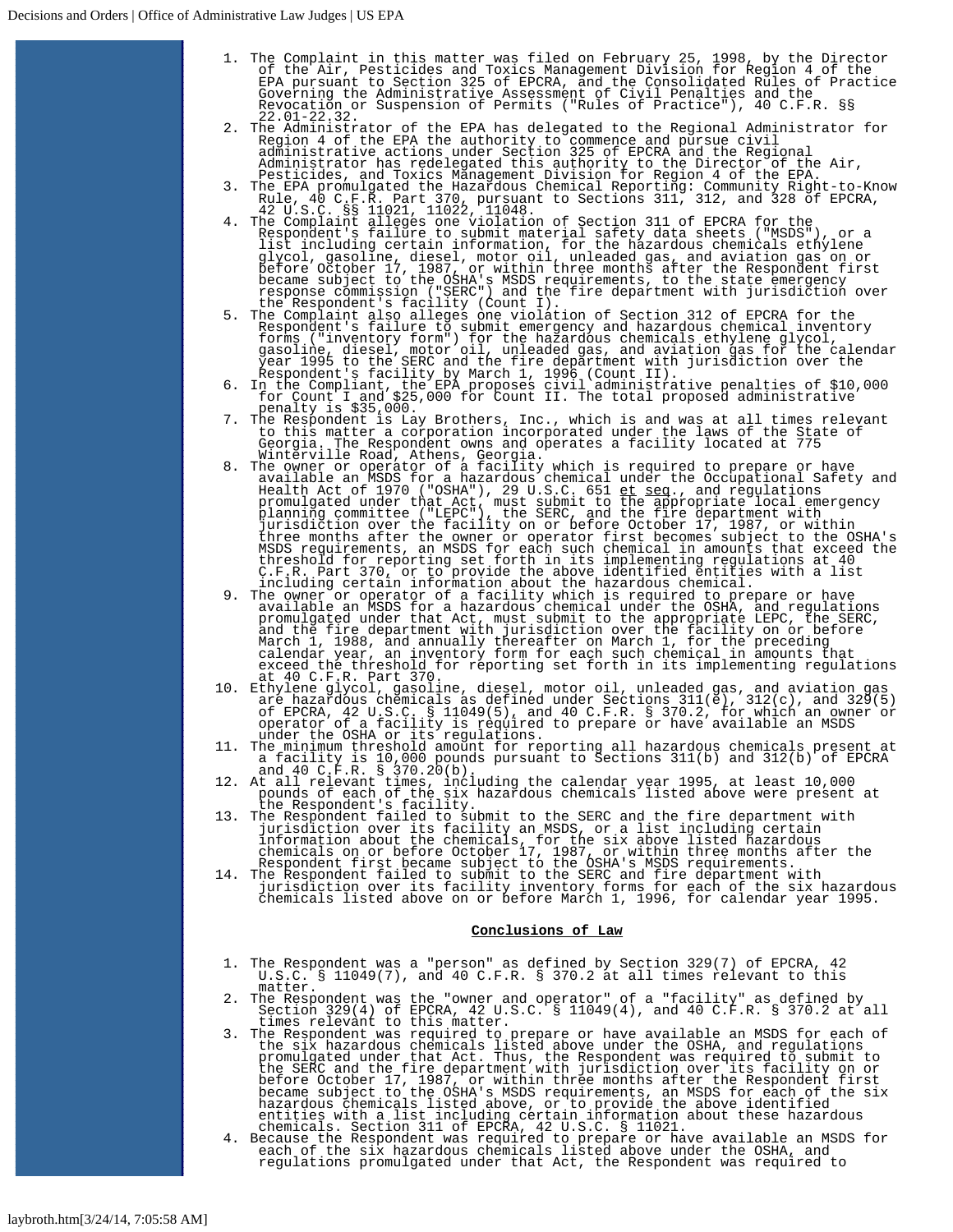submit to the SERC and the fire department with jurisdiction over its facility on or before March 1, 1996, for the calendar year 1995, an

- 
- inventory form for each of the six hazardous chemicals listed above. Section<br>3.2 of EPCRA, 42 U.S.C. § 11022.<br>The Respondent's failure to submit an MSDS or list for each of the six<br>hazardous chemicals listed above on or be EPCRA.

#### **Standard For Accelerated Decision**

The Complainant has filed a motion for accelerated decision pursuant to Section 22.20 of the Rules of Practice, 40 C.F.R. § 22.20, the regulation governing accelerated decisions. Section 22.20(a) of the Rules of Practice provides, in pertinent part, as follows:

The Presiding Officer,  $[\frac{(1)}{2}]$  $[\frac{(1)}{2}]$  $[\frac{(1)}{2}]$  upon motion of any party or sua sponte, may at any time render an accelerated decision in favor of the complainant or the respondent as to all or any part of the proceeding, without further hearing or upon such limited additional evidence, such as affidavits, as he may require, if no genuine issue of material fact exists and a party is entitled to judgment as a matter of law, as to all

or any part of the proceeding. (emphasis added) $\frac{(2)}{(2)}$  $\frac{(2)}{(2)}$  $\frac{(2)}{(2)}$ 

### 40 C.F.R. § 22.20.

Motions for accelerated decision under 40 C.F.R. § 22.20(a) are akin to motions for summary judgment under Rule 56 of the Federal Rules of Civil Procedure ("FRCP").  $\frac{(3)}{2}$  $\frac{(3)}{2}$  $\frac{(3)}{2}$ Rule  $56(c)$  of the FRCP provides that summary judgment "shall be rendered forthwith if the pleadings, depositions, answers to interrogatories, and admissions on file, together with the affidavits, if any, show that there is no genuine issue of any material fact and that the moving party is entitled to a judgment as a matter of law" (emphasis added). Thus, by analogy, Rule 56 provides guidance for adjudicating motions for accelerated decision. See In the Matter of CWM Chemical Service, TSCA Appeal 93-1, 6 EAD 1 (EAB, May 15, 1995).

Therefore, I look to federal court decisions construing Rule 56 of the FRCP for guidance in applying 40 C.F.R. § 22.20(a) to the adjudication of motions for accelerated decisions. In interpreting Rule 56(c), the United States Supreme Court has held that the party moving for summary judgment has the burden of showing the absence of a genuine issue as to any material fact and that the evidentiary material proffered by the moving party in support of its motion must be viewed in the light most favorable to the opposing party. See Anderson v. Liberty Lobby, Inc., 477 U.S. 242, 248 (1985); Adickes v. S. H. Kress & Co., 398 U.S. 144, 157 (1970). Further, the judge must draw all reasonable inferences from the evidentiary material in favor of the party opposing the motion for summary judgment. See Anderson, supra, at 255; Adickes, supra, at 158-159; see also Cone v. Longmont United Hospital Assoc., 14 F.3d 526, 528 (10th Cir. 1994).

In assessing materiality for summary judgment purposes, the Court has found that a factual dispute is material where, under the governing law, it might affect the outcome of the proceeding. Anderson, supra at 248; Adickes, supra, at 158-159. The substantive law identifies which facts are material. Id.

The Court has found that a factual dispute is genuine if the evidence is such that a reasonable finder of fact could return a verdict in favor of the nonmoving party. Id. Further, in Anderson, the Court ruled that in determining whether a genuine issue of fact exists, the judge must decide whether a finder of fact could reasonably find for the nonmoving party under the evidentiary standards in a particular proceeding. There must be an incorporation of the evidentiary standard in the summary judgment determination. Anderson, supra, at 252. In other words, when determining whether or not there is a genuine factual dispute, the judge must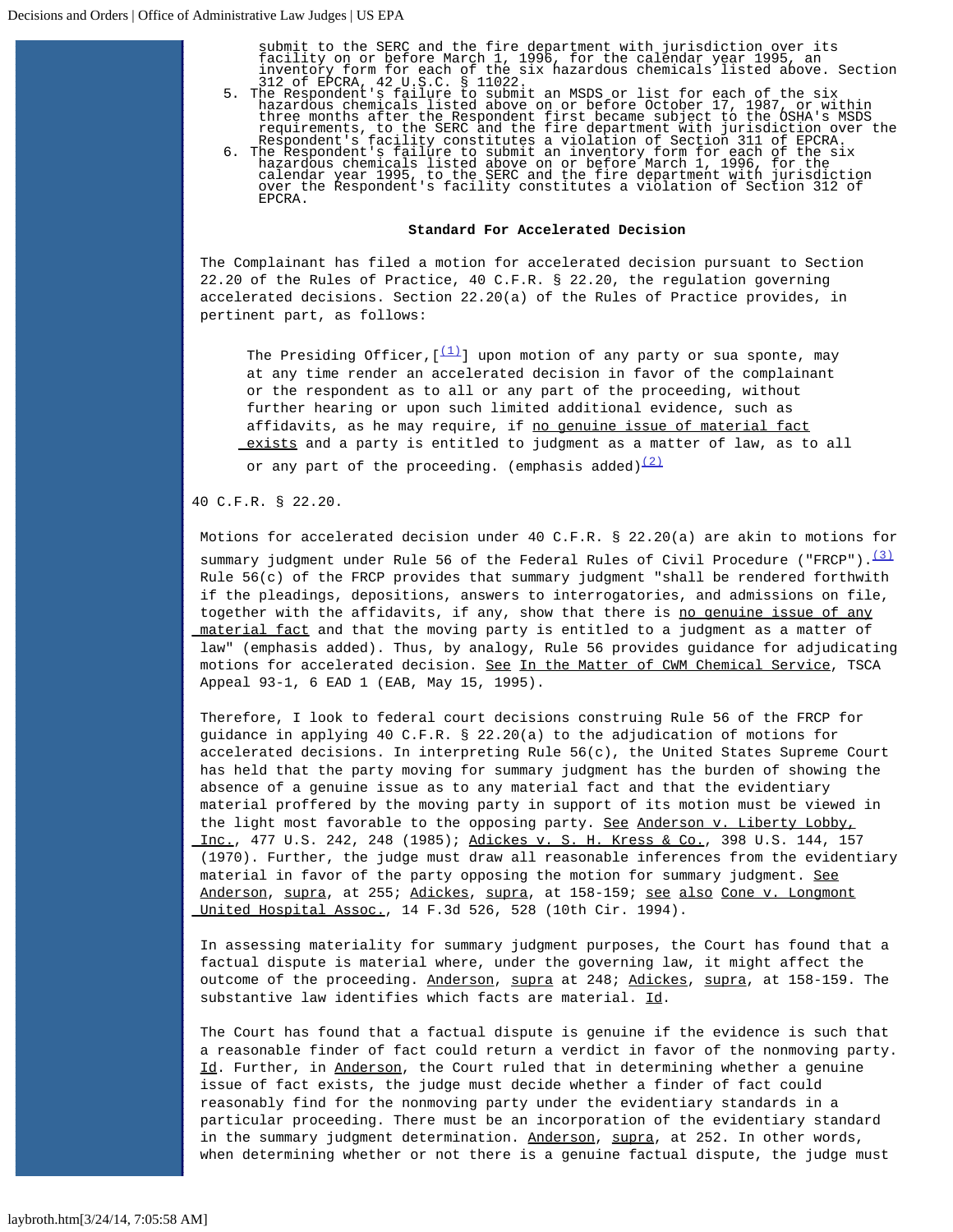make such inquiry within the context of the applicable evidentiary standard of proof for that proceeding.

Once the party moving for summary judgment meets its burden of showing the absence of genuine issues of material fact, Rule 56(e) then requires the opposing party to offer any countering evidentiary material or to file a Rule 56(f) affidavit.  $\frac{(4)}{4}$  $\frac{(4)}{4}$  $\frac{(4)}{4}$  Rule 56(e) states: "When a motion for summary judgment is made and supported as provided in this rule, an adverse party may not rest upon the mere allegations or denials of his pleading, but must set forth specific facts showing there is a genuine issue for trial." However, if the moving party fails to carry its burden to show that it is entitled to summary judgment under established principles, then no defense is required. Adickes, supra, at 156.

The type of evidentiary material that a moving party must present to properly support a motion for summary judgment or that an opposing party must proffer to defeat a properly supported motion for summary judgment has been examined by the Court. See Celotex Corp. v. Catrett, 477 U.S. 317 (1986); see also Anderson, supra; Adickes, supra. The Court points out that Rule 56(c) itself provides that the decision on a motion for summary judgment must be based on the pleadings, depositions, answers to interrogatories, and admissions on file, together with affidavits, if any, submitted in support or opposition to the motion. With regard to the sufficiency of the evidentiary material needed to defeat a properly supported motion for summary judgment, the Court has found that the nonmoving party must present "affirmative evidence" and that it cannot defeat the motion without offering "any significant probative evidence tending to support" its pleadings. Anderson, supra, at 256 (quoting First National Bank of Arizona v. Cities Service Company, 391 U.S. 253, 290 (1968)).

More specifically, the Court has ruled that the mere allegation of a factual dispute will not defeat a properly supported motion for summary judgment as Rule 56(e) requires the opposing party to go beyond the pleadings. Celotex, supra at 322; Adickes, supra. The Court has noted, however, that there is no requirement that the moving party support its motion with affidavits negating the opposing party's claim or that the opposing party produce evidence in a form that would be admissible at trial in order to avoid summary judgment. Celotex, supra, at 323-324. The parties may move for summary judgment or successfully defeat summary judgment without supporting affidavits provided that other evidence referenced in Rule 56(c) adequately supports its position.

The regulation governing motions for accelerated decision under 40 C.F.R. § 22.20(a) does not define or elaborate on the phrase "genuine issue of material fact," nor does it provide significant guidance as to the type of evidence needed to support or defeat a motion for accelerated decision. Section 22.20(a) states, in pertinent part, that the Presiding Officer may render an accelerated decision "without further hearing or upon any limited additional evidence, such as affidavits, as he may require, if no genuine issue of material fact exists and a party is entitled to judgment as a matter of law." As an adjunct to this regulation, I note that under another governing regulation, a party's response to a written motion, which would include a motion for accelerated decision, "shall be accompanied by any affidavit, certificate, [or] other evidence" relied upon. 40 C.F.R. § 22.16(b).

Inasmuch as the inquiry of whether there is a genuine issue of material fact in the context of an administrative accelerated decision is quite similar to that in the context of a judicial summary judgment and in the absence of significant instruction from the regulation governing accelerated decisions, the standard for that inquiry as enunciated by the Court in Celotex, Anderson, and Adickes is found to be applicable in the administrative accelerated decision context.

Moreover, review by the Environmental Appeals Board ("EAB") in determining whether there is a genuine issue of material fact requiring an oral evidentiary hearing is governed by an "administrative summary judgment" standard which was articulated recently by the EAB in Green Thumb Nursery, Inc., FIFRA Appeal No. 95-4a, 6 EAD 782, 793 (EAB, Mar. 6, 1997). Under this standard, there must be timely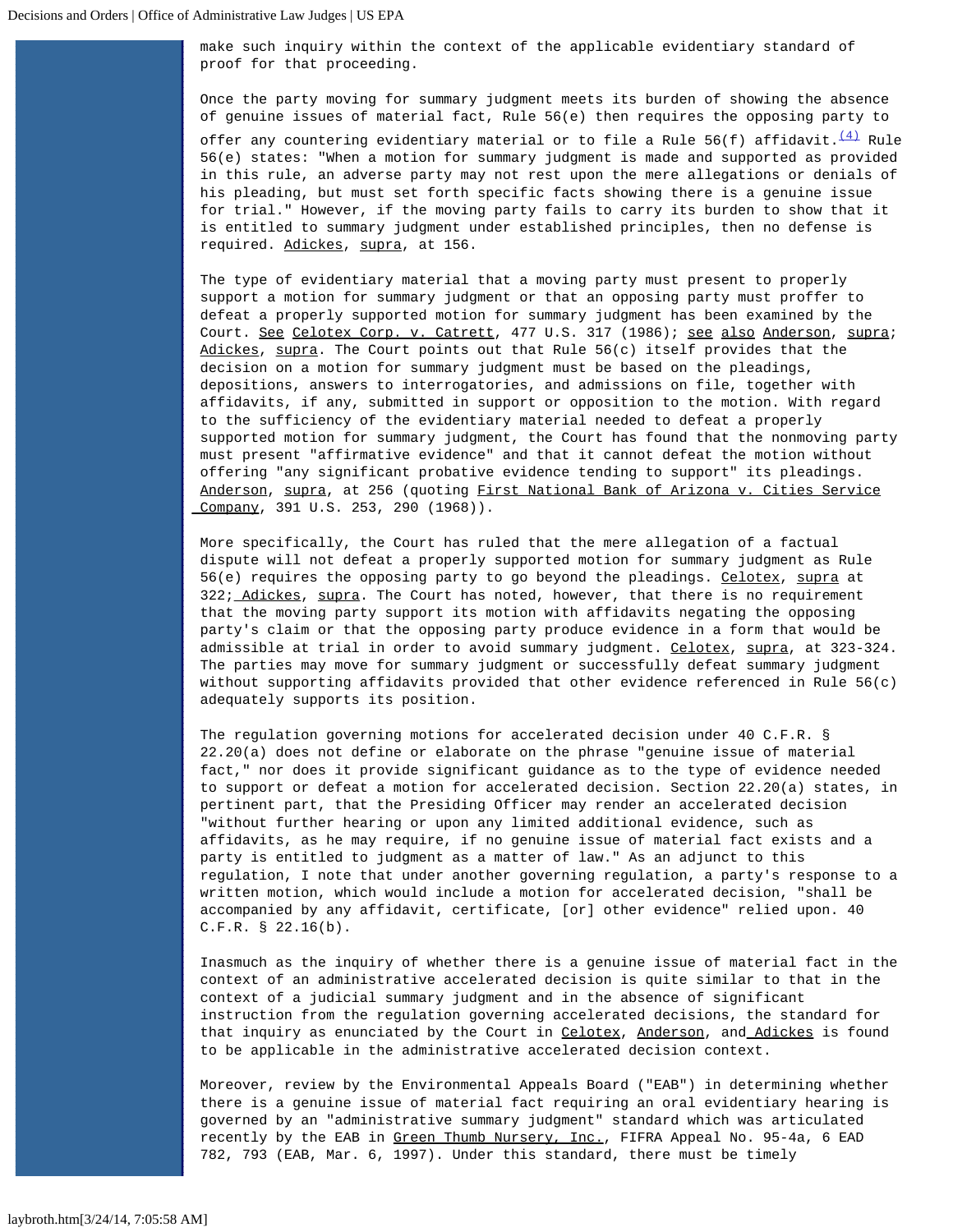presentation of a genuine and material factual dispute, similar to judicial summary judgment under FRCP 56, in order to obtain an evidentiary hearing. Otherwise, an accelerated decision based on the documentary record is sufficient. Id. Compare In the Matter of Mayaguez Regional Sewage Treatment Plant, NPDES Appeal No. 92-23, 4 EAD 772, 781 (EAB, Aug. 23, 1993) (wherein the EAB adopted the standard for summary judgment articulated by the Court in Anderson to determine whether there is a genuine issue of material fact warranting an evidentiary hearing under 40 C.F.R. § 124.74 for the issuance of a permit under Section 301(h) of the CWA).

The evidentiary standard of proof in the matter before me, as in all other cases of administrative assessment of civil penalties governed by the Rules of Practice, is a "preponderance of the evidence." 40 C.F.R. § 22.24. Thus, by analogy, in determining whether or not there is a genuine factual dispute, I, as the judge and finder of fact, must consider whether I could reasonably find for the nonmoving

party under the "preponderance of the evidence" standard. $(5)$  In addressing the threshold question of the propriety of a motion for accelerated decision, my function is not to weigh the evidence and determine the truth of the matter but to determine whether there is a genuine issue for an evidentiary hearing. See Anderson, supra, at 249.

Accordingly, by analogy, a party moving for accelerated decision must establish through the pleadings, depositions, answers to interrogatories, and admissions on file, together with any affidavits, the absence of genuine issues of material fact and that it is entitled to judgment as a matter of law by the preponderance of the evidence. In this regard, the moving party must demonstrate, by a preponderance of the evidence, that no reasonable presiding officer could not find for the nonmoving party. On the other hand, a party opposing a properly supported motion for accelerated decision must demonstrate the existence of a genuine issue of material fact by proffering significant probative evidence from which a reasonable presiding officer could find in that party's favor by a preponderance of the evidence.

### **DISCUSSION**

In the instant matter, the EPA has filed a motion for accelerated decision on liability and penalty for the two counts in the Complaint. The EPA argues that no genuine issue of material fact exists with respect to liability and penalty and that the EPA is entitled to judgment as a matter of law. The EPA claims that its motion for accelerated decision is based on the Respondent's admissions of fact which are sufficient to establish the necessary elements of liability for each violation alleged in the Complaint. The EPA further argues that no genuine dispute of material fact exists regarding the appropriateness of the penalty.

The Respondent opposes the motion for accelerated decision. The Respondent recognizes that EPCRA imposes strict liability for failure to file the proper reporting forms with the appropriate agencies, but argues that the penalty may be decreased based upon a number of considerations. The Respondent submits that it has raised numerous factual issues concerning the applicability and effect of mitigating factors which must be resolved in an evidentiary hearing.

### **Accelerated Decision as to Liability**

The Complaint alleges two counts of violations of EPCRA. Specifically, Count I charges the Respondent with failure to timely submit MSDS's for six specified hazardous chemicals at the Respondent's facility or a list of such chemicals with certain information about those chemicals to the SERC or fire department with jurisdiction over the Respondent's facility in violation of Section 311 of EPCRA. Count II charges the Respondent with failure to timely submit inventory forms for the six specified hazardous chemicals at the Respondent's facility to the SERC or fire department with jurisdiction over the Respondent's facility in violation of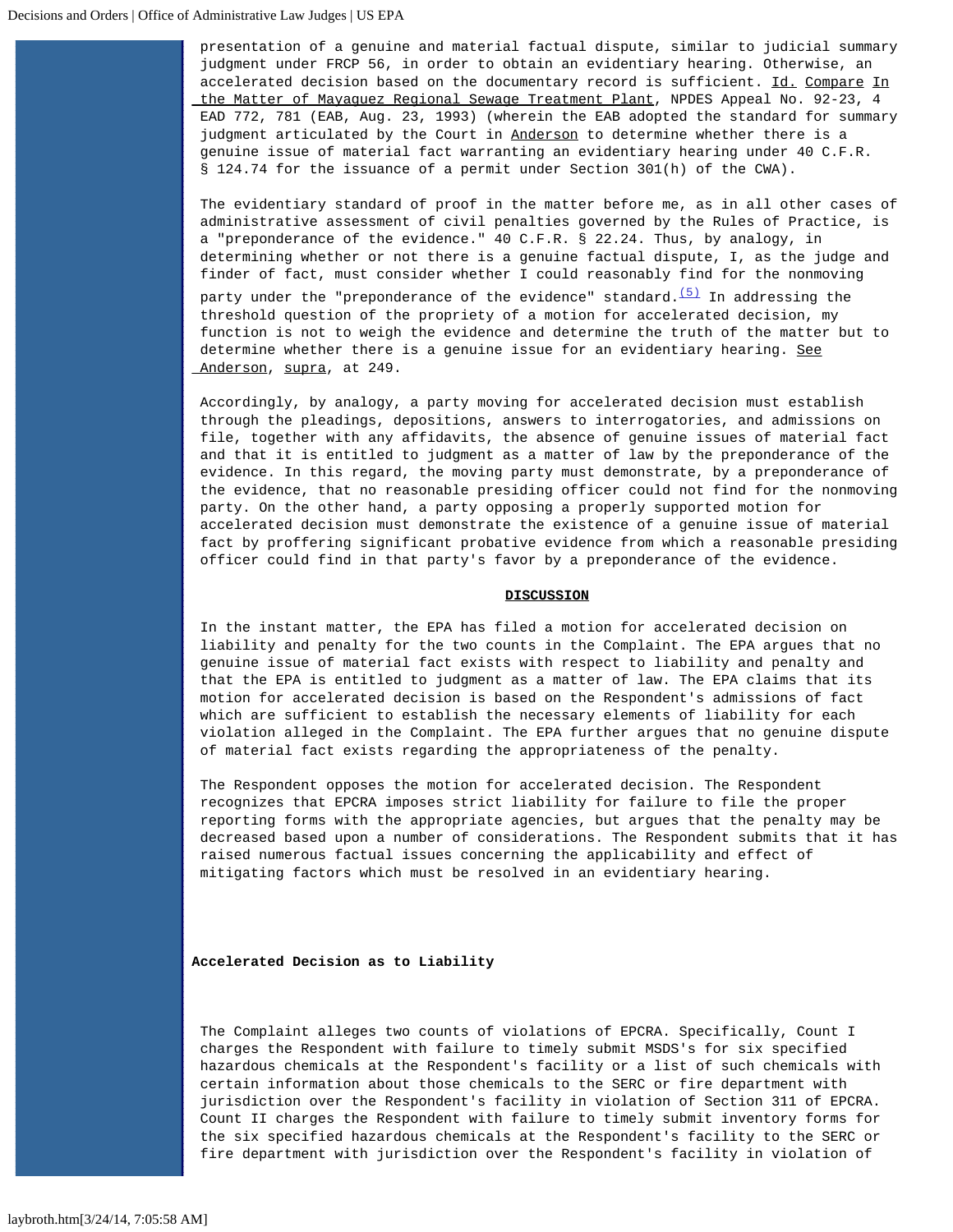Section 312 of EPCRA.

For the purpose of providing some background, it is noted that EPCRA is intended "to provide the public with important information on the hazardous chemicals in their communities and to establish emergency planning and notification requirements which would protect the public in the event of a release of hazardous chemicals." H.R. Conf. Rep. No. 99-962, 99<sup>th</sup> Cong., 2d Sess. 281, reprinted in 1986 U.S.C.C.A.N. 3374. Similarly, the stated purpose of its implementing regulations at 40 C.F.R. Part 370 is to "establish reporting requirements which provide the public with important information on the hazardous chemicals in their communities for the purpose of enhancing community awareness of chemical hazards and facilitating development of State and local emergency response plans." 42 C.F.R. § 370.1.

Pursuant to these goals, Sections 311 and 312 of EPCRA impose requirements on owners and operators of facilities with hazardous chemicals at specified threshold levels to notify local and state committees, as well as the fire department, to enable these groups to prepare for and, if necessary, to respond to emergencies. These notification requirements serve an important public safety and health purpose in addition to meeting the public's right and need to know the reported information and the emergency response plans.

Returning to the case at hand, the EPA contends that the material facts for establishing liability are admitted or undisputed by the Respondent in its Answer to the Complaint and liability, therefore, should be determined by accelerated decision. I agree. In its Answer to the Complaint, the Respondent does not deny the facts alleged in the Complaint to support liability. The EPA has established the essential elements to make a prima facie showing of liability.

Specifically, the undisputed facts establish that the Respondent is a "person" and that it owns and operates a "facility" that must prepare or have available an MSDS for the hazardous chemicals ethylene glycol, gasoline, diesel, motor oil, unleaded gas, and aviation gas under the OSHA and its regulations. At all relevant times, these hazardous chemicals cited above were present at the Respondent's facility in amounts exceeding the minimum reporting threshold of 10,000 pounds. Further, the undisputed facts establish that the Respondent failed to submit an MSDS or list for each of the six hazardous chemicals listed above on or before October 17, 1987, or within three months after the Respondent first became subject to the OSHA's MSDS requirements, to the SERC and the fire department with jurisdiction over the Respondent's facility. In addition, the Respondent failed to submit an inventory form for each of the six hazardous chemicals listed above on or before March 1, 1996, for the calendar year 1995, to the SERC and the fire department with jurisdiction over the Respondent's facility.

Moreover, in the Respondent's response to the EPA's motion for accelerated decision, the Respondent does not dispute liability but it does contest the appropriateness of the proposed penalty. Specifically, the Respondent recognizes that the statutory reporting provisions contained in EPCRA impose strict liability.

Nonetheless, the EPA has addressed the several defenses raised by the Respondent in its Answer to the Complaint. In its Answer, the Respondent claimed that it has been in the business of handling hazardous materials for many years, has maintained an exemplary environmental record, has consistently attempted in good faith to comply with all state and federal environmental regulations and reporting requirements, and has maintained records containing all the information required to be maintained under all environmental laws and regulations of which it had knowledge, including the MSDS required by the OSHA. The Respondent submitted that it came into full compliance with the regulations and reporting requirements *sub judice* immediately upon learning of their existence and that it previously reported the exact information required under the EPA's reporting regulations to other regulators. Also, in its Answer, the Respondent maintained that any reporting or notification omission had been completely inadvertent, with no intent to withhold or conceal any information, and without knowledge of the requirements of the subject regulations. Finally, the Respondent contended that the implementation and enforcement of the regulations has been arbitrary and capricious.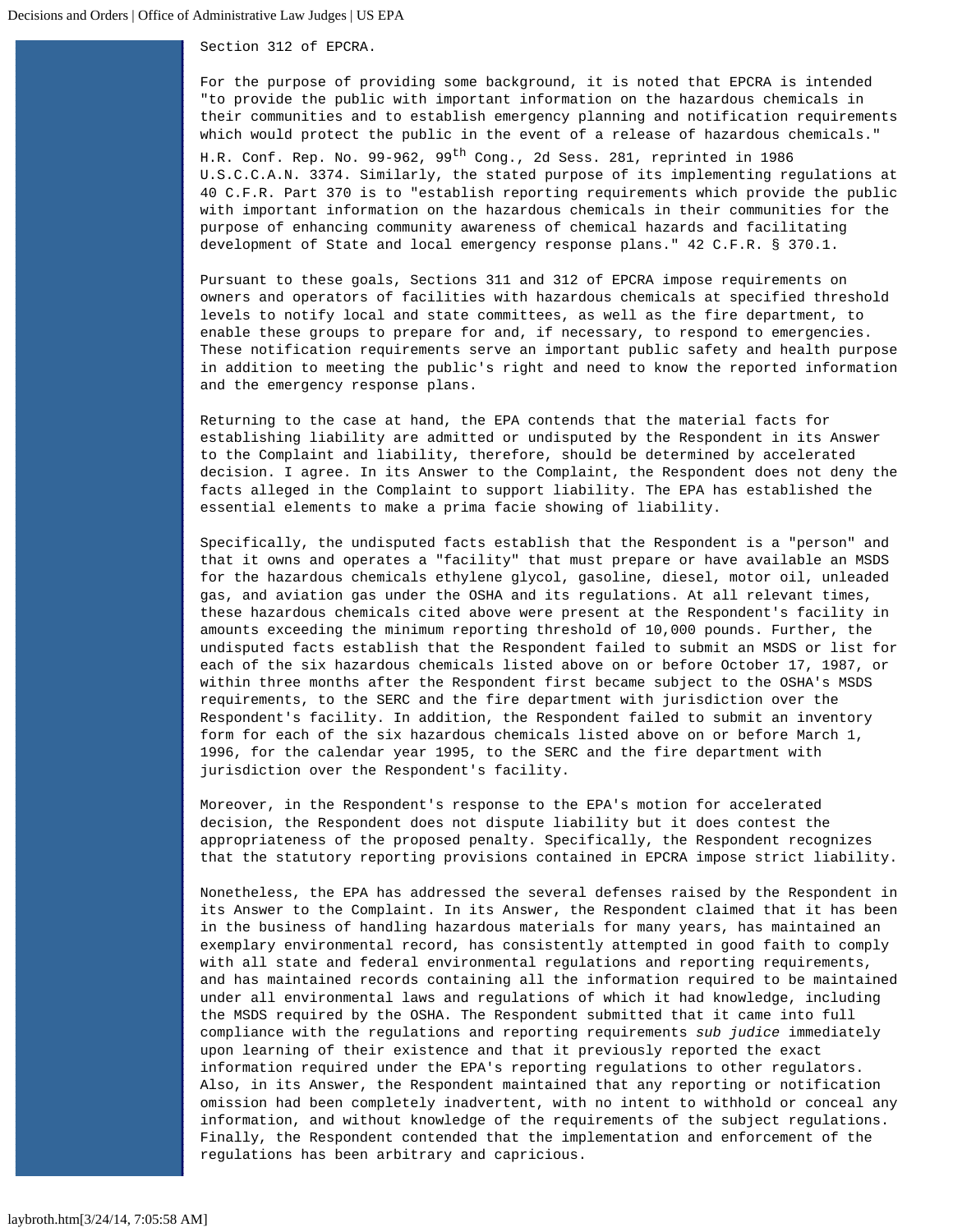The EPA argues that none of the Respondent's contentions raise a material issue of fact concerning liability and that the contentions are irrelevant and/or immaterial to the issue of the Respondent's liability for the two Counts in the Complaint. The EPA points out that EPCRA is a strict liability statute and that the Respondent's knowledge and intent are not relevant to the issue of liability. See In the Matter of Steeltech, Limited, Docket No. EPCRA-037-94 (May 29, 1998), p. 17. I agree, but note that some of the "defenses" raised by the Respondent may be more appropriately considered in the determination of the appropriateness of the proposed penalty.

With respect to the Respondent's allegation of estoppel, the EPA asserts that it is a well settled matter of law that the equitable doctrine of estoppel may be applied against the Government only in the rarest circumstances. See United States v. California, 332 U.S. 19, 39-40 (1947). Even if I were to assume that estoppel may be invoked against the Government, the allegations set forth by the Respondent do not approach the requisite "affirmative misconduct" on the part of the EPA or other government entities to support the application of estoppel.

In summary, I find that there are no genuine issues of material fact concerning liability and that the EPA is entitled to judgment on liability as a matter of law. The undisputed facts establish the Respondent's liability for the two counts alleged in the Complaint.

# **Accelerated Decision as to Penalty**

The EPA argues that there is no genuine dispute of material fact with regard to the penalty and that the record reflects that the proposed penalty of \$35,000 is appropriate. The EPA argues, therefore, that an evidentiary is not required. In the Matter of Lyons Fuel, Inc., Docket No. CAA-I-97-100 (Jan. 21, 1998), p. 5.; see Green Thumb Nursery, supra.

The Respondent counters that factual issues concerning the penalty have been raised by the pleadings and the accompanying affidavit of G. Timothy Daniel which must be resolved in an evidentiary hearing. Specifically, the Respondent contends that there must be resolution of the following: whether the Respondent is a "small business" entitled to favorable consideration under Executive Memorandum on Regulatory Reform, 60 Fed. Reg. 20621 (April 26, 1995); whether "justice requires" that the Respondent be entitled to favorable consideration as a "responsible environmental citizen", whether the Respondent has made all reasonable efforts to come into compliance; whether the Respondent knew or should have known of the filing requirements; whether the Respondent technically filed with the agencies; whether the penalty levels assigned are appropriate; whether the circumstances indicate that there was a potential risk; and whether the Respondent is entitled to favorable consideration because it acquired no economic benefit, it has a good history of compliance with environmental laws, it substantially complied with the regulations, it has incurred environmentally beneficial expenditures, and it has voluntarily established and implemented a Spill Prevention and Countermeasure Plan.

Based on the February 26, 1999, affidavit from Mr. Daniel, the President of Lay Brothers, Inc., I find that the Respondent has sufficiently raised a genuine issue of material fact concerning the appropriateness of the proposed penalty so as to warrant an evidentiary hearing. In particular, it is noted that Mr. Daniel disputes the EPA's assessment of the circumstances of the violations as made by the EPA based on the report of Lieutenant Charles Gulley. Mr. Daniel alleges that Mr. Gulley never provided him with the relevant forms as requested.

I emphasize that in making this threshold determination, I have not weighed the evidence and determined the truth of the matter but have simply determined that the Respondent has raised a genuine issue of material fact for evidentiary hearing. Also, this determination does not mean that all the issues raised by the Respondent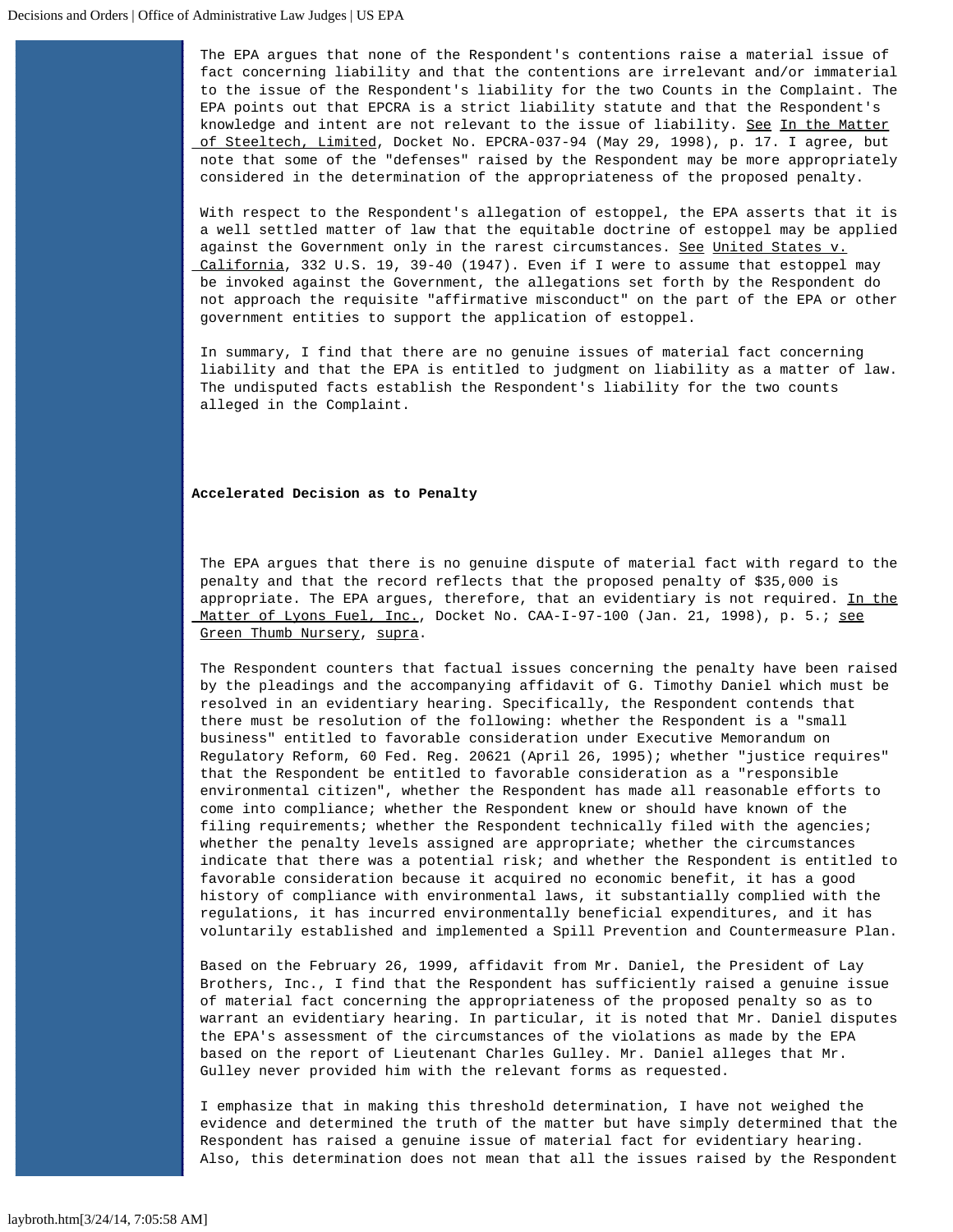in its response to the motion for accelerated decision are proper factors in assessing an appropriate penalty. Further, I emphasize to the Respondent that its liability in this matter has been adjudicated and that testimony and/or argument concerning liability will not be entertained at the hearing.

In view of the foregoing determination that the Respondent has sufficiently raised a genuine issue of material fact, the EPA's motion for accelerated decision as to penalty must be denied. See Section 22.20(a) of the Rules of Practice.

## **ORDER**

The EPA's Motion for Accelerated Decision as to Liability on both counts in the Complaint is Granted.

The EPA's Motion for Accelerated Decision as to Penalty is Denied.

Inasmuch as the appropriate penalty remains in issue, the hearing previously scheduled to commence on **April 20, 1999**, in Athens, Georgia, continuing if necessary on April 21, 1999, will be held for the determination of the appropriate penalty.

IF EITHER PARTY DOES NOT INTEND TO ATTEND THE HEARING OR HAS GOOD CAUSE FOR NOT BEING ABLE TO ATTEND THE HEARING AS SCHEDULED, IT SHALL NOTIFY THE UNDERSIGNED AT THE EARLIEST POSSIBLE MOMENT.

Original signed by undersigned

 $\frac{1}{2}$  ,  $\frac{1}{2}$  ,  $\frac{1}{2}$  ,  $\frac{1}{2}$  ,  $\frac{1}{2}$  ,  $\frac{1}{2}$  ,  $\frac{1}{2}$  ,  $\frac{1}{2}$  ,  $\frac{1}{2}$  ,  $\frac{1}{2}$  ,  $\frac{1}{2}$  ,  $\frac{1}{2}$  ,  $\frac{1}{2}$  ,  $\frac{1}{2}$  ,  $\frac{1}{2}$  ,  $\frac{1}{2}$  ,  $\frac{1}{2}$  ,  $\frac{1}{2}$  ,  $\frac{1$ 

Barbara A. Gunning Administrative Law Judge

Dated: 3-12-99 Washington, DC

<span id="page-7-0"></span>1. The term "Presiding Officer" means the Administrative Law Judge designated by the Chief Administrative Law Judge to serve as Presiding Officer. 40 C.F.R. § 22.03(a).

<span id="page-7-1"></span>2. 40 C.F.R. § 22.20(a) further provides: "the Presiding Officer, upon motion of the respondent, may at any time dismiss an action without further hearing or upon such limited evidence as he requires, on the basis of failure to establish a prima facie case or other grounds which show no right to relief on the part of the complainant."

<span id="page-7-2"></span>3. The Federal Rules of Civil Procedure are not binding on administrative agencies but many times these rules provide useful and instructive guidance in applying the Rules of Practice. See Oak Tree Farm Dairy, Inc. v. Block, 544 F. Supp. 1351, 1356 n. 3 (E.D.N.Y. 1982); In re Wego Chemical & Mineral Corporation, TSCA Appeal No. 92-4, 4 EAD 513 at 13 n. 10 (EAB, Feb. 24, 1993).

<span id="page-7-3"></span>4. Rule 56(f) states:

(f) When Affidavits are Unavailable. Should it appear from the affidavits of a party opposing the motion that the party cannot for reasons stated present by affidavit facts essential to justify the party's opposition, the court may refuse the application for judgment or may order a continuance to permit affidavits to be obtained or depositions to be taken or discovery to be had or may make such other order as is just.

<span id="page-7-4"></span>5. Under the governing Rules of Practice, an Administrative Law Judge serves as the